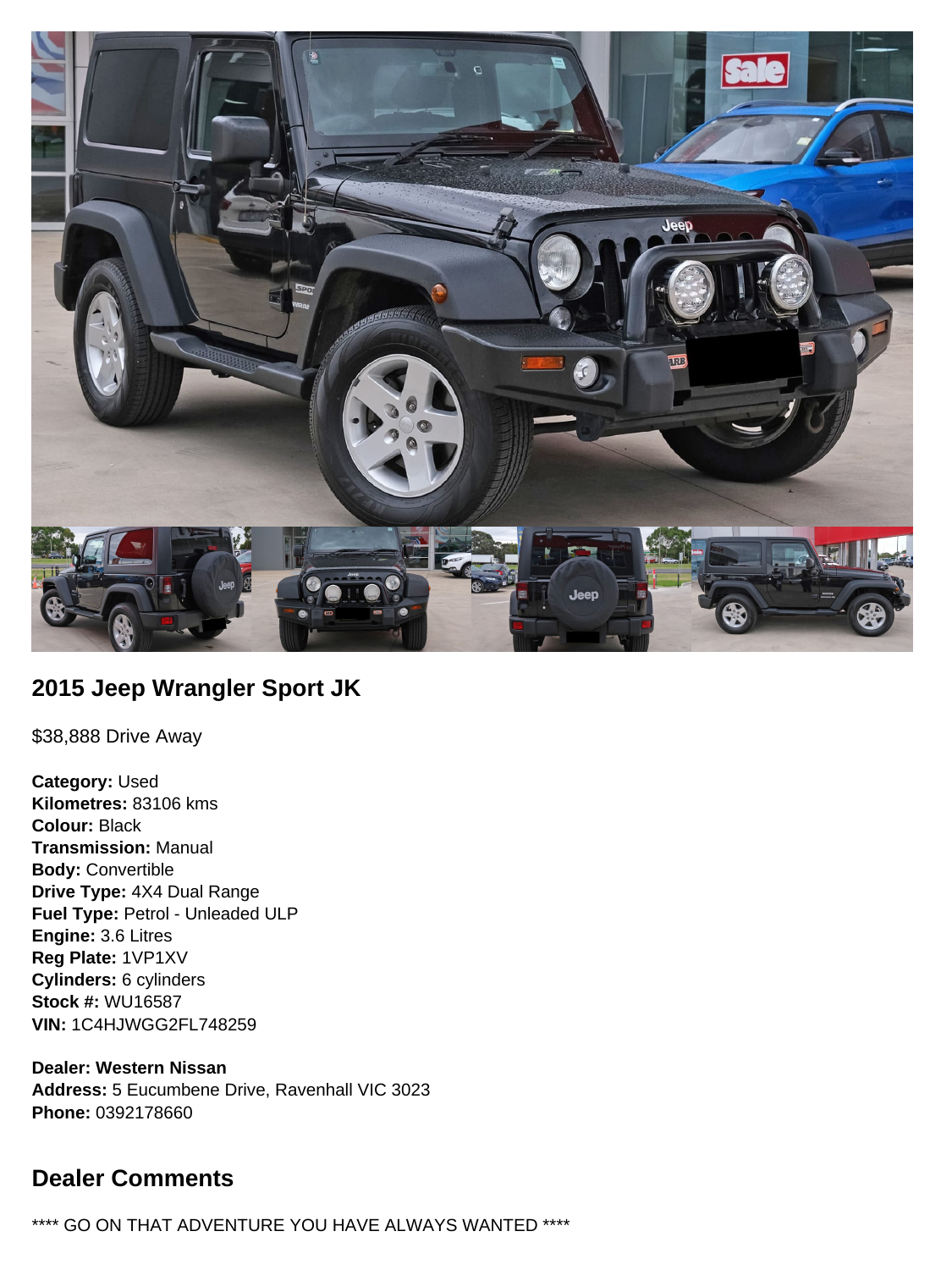• We are NOW OPEN for test drives and vehicle inspections, make your appointment now. LOOK, SEE, TEST DRIVE and Buy with confidence and safety, we are also a "CLICK and COLLECT' Licenced Company that offers FREE Transport delivery to your door anywhere in Melbourne. We still offer easy contactless methods for vehicle purchases, trade-ins and on-line free finance score and repayment obligation free. Great prices and deals at our Dealership or deal direct with on-line sales. All cars come with the VACC Guarantee for title, and a Road Worthy Certificate including oil and filter replacement. Contact us now...

\*\*\*\* JEEP WRANGLER SPORT \*\*\*\*

ELECTRIC WINDOWS

CRUISE CONTROL

ALLOY WHEELS

OFF ROAD ADVENTURE

BLUETOOTH

WE ARE A 4 X AWARD WINNING NISSAN DEALERSHIP LOCATED 25MIN NORTH WEST OF THE CBD ON THE HWY

\* If the price does not contain the notation that it is "Drive Away No More to Pay", the price may not include additional costs, such as stamp duty and other government charges. Please confirm price and features with the seller of the vehicle.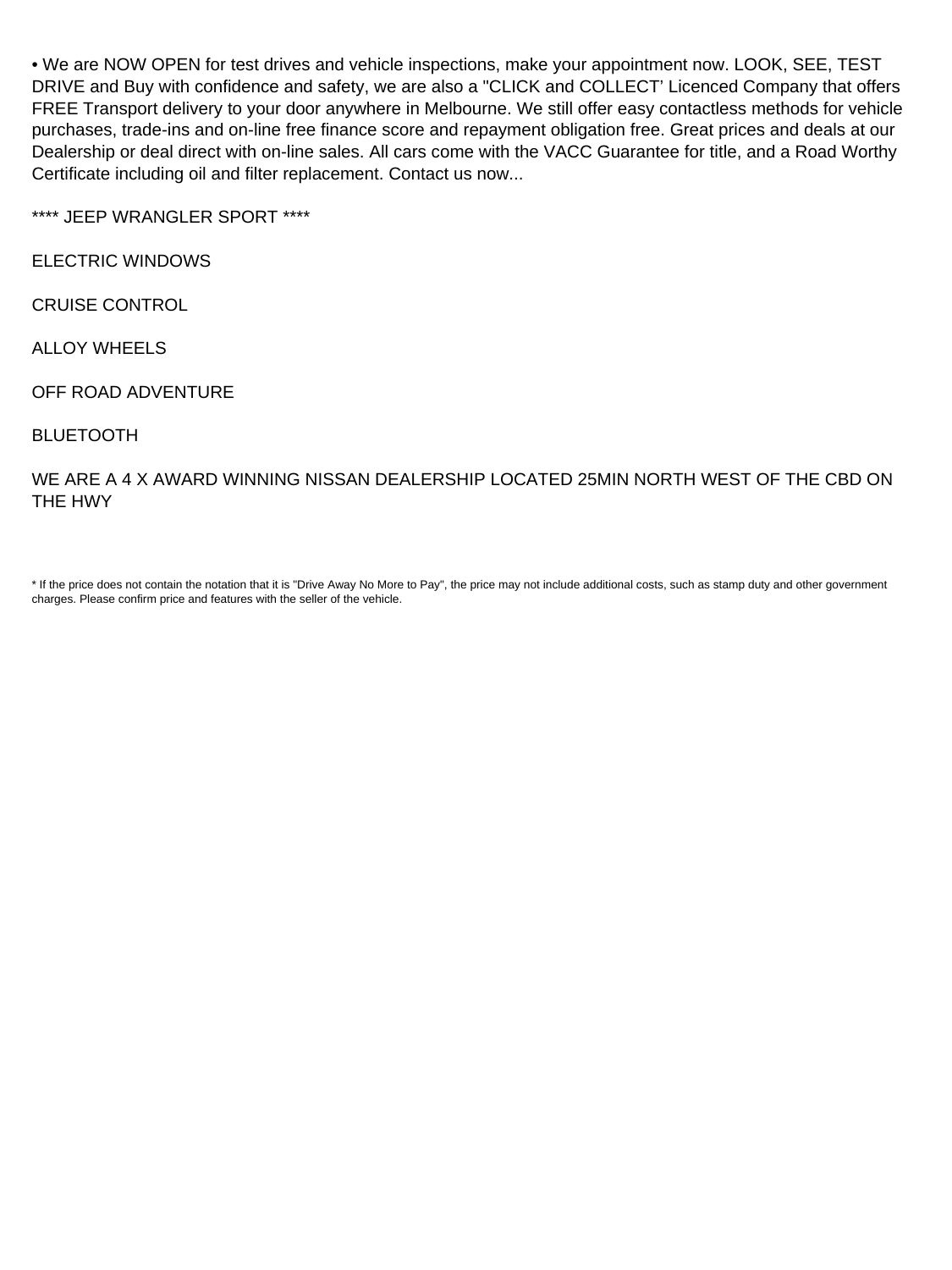# **Features and Specifications**

#### **Audio, Visual & Communication**

Audio - MP3 Decoder **Bluetooth System** Bluetooth System CD Player 6 Speaker Stereo Audio - Aux Input USB Socket

Multi-function Control Screen Audio - Audio - Aux Input Socket (MP3/CD/Cassette)

#### **Instruments & Controls**

Compass Tyre Pressure Monitoring:- with logging/display

#### **Interior**

Leather Steering Wheel **Trim** - Cloth

#### **Lights & Windows**

Fog Lamp/s - Rear Fog Lamps - Front Power Windows - Front only **Rear View Mirror - Manual Anti-Glare** Rear View Mirror - Manual Anti-Glare

#### **Safety & Security**

Brake Assist Central Locking - Remote/Keyless Control - Electronic Stability **Control - Rollover Stability** Control - Rollover Stability Control - Traction Control - Trailer Sway Engine Immobiliser ABS (Antilock Brakes) Hill Holder Airbag - Driver Airbag - Passenger **Airbags - Side for 1st Row Occupants (Front)** 

#### **Seating**

Headrests - Adjustable 1st Row (Front) **Headrests - Adjustable 2nd Row x2** Seat - Height Adjustable Driver Seats - 2nd Row Removable Seats - Bucket (Front)

#### **Steering**

Power Steering

### **Body**

**Softtop** 

#### **Transmission & Drivetrain**

Automatic Brake Differential

#### **Wheels & Tyres**

Skid Plate - Front Skid Plate - Rear